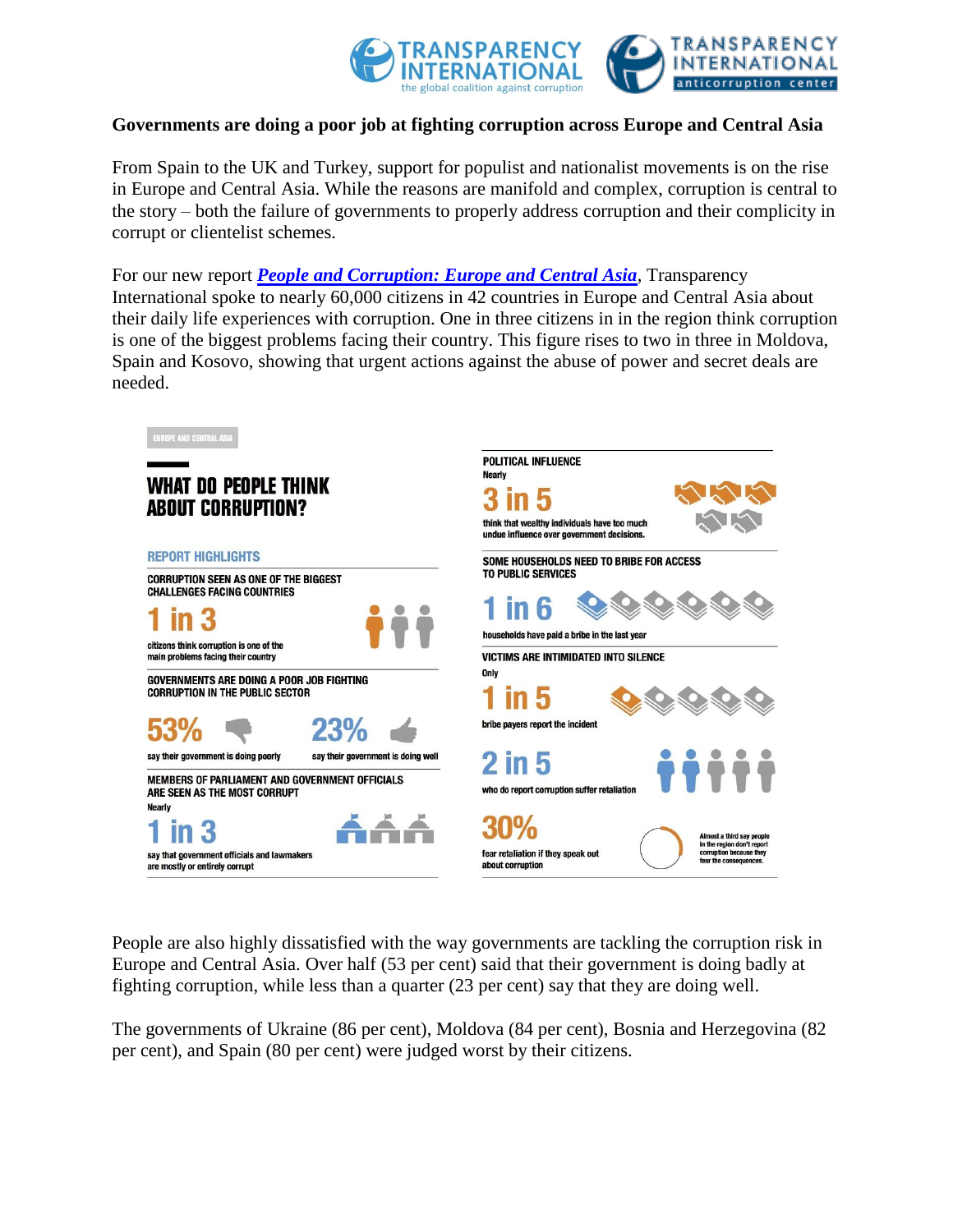



Bribery is a far too common experience for many households in the region. On average, one in six households paid a bribe for access to public services. Although few households paid bribes when coming into contact with public services in EU member states, rates were significantly higher further east; the highest rates were in Tajikistan (50 per cent), Moldova (42 per cent), Azerbaijan, the Kyrgyz Republic and Ukraine (38 per cent for each). Romania had the highest rate for an EU member state at 29 per cent, followed by Lithuania with 24 per cent.

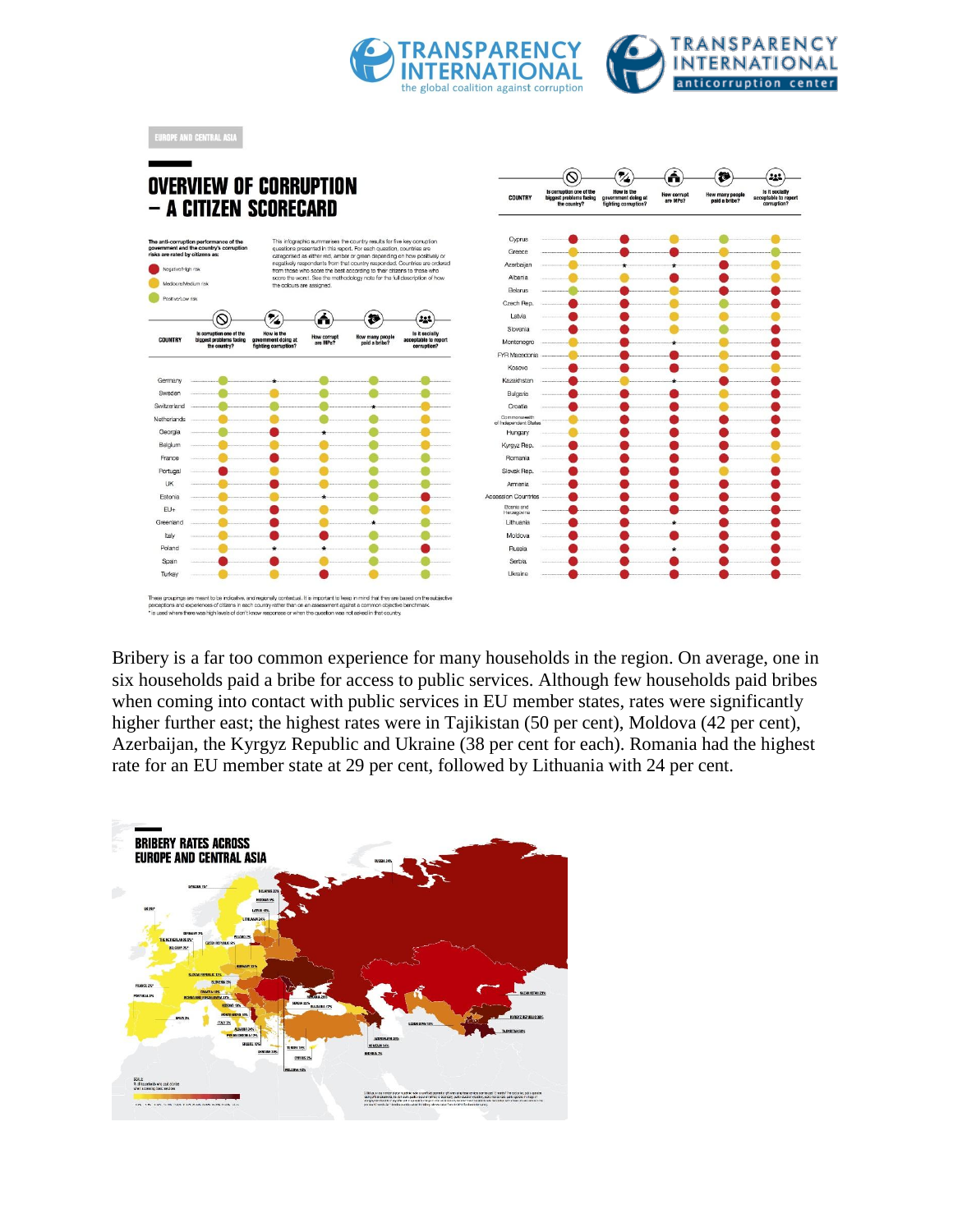

"Corruption is a significant problem all across the Europe and Central Asia region. In EU countries many citizens see how the wealthy and those in government distort the system to their advantage," said José Ugaz, Chair of Transparency International. "Governments are simply not doing enough to tackle corruption because individuals at the top are benefiting. To end this deeply troubling relationship between wealth, power and corruption, governments must require higher levels of transparency, including around who owns and controls companies through public beneficial ownership registries."

"By their very positions at the top of the power pyramid, corrupt elites and oligarchs are hard to remove. But we have seen that it can be done if people stand together to demand higher standards from their leaders and the judiciary acts independently to hold them to account," said Ugaz.

Tackling corruption will require a clear commitment from all levels of government, the private sector and civil society working together to address corruption.

### **Transparency International makes four key recommendations to reduce political corruption and help people speak up without fear of retaliation. Governments across Europe and Central Asia should:**

- Have transparent rules on lobbying and a public lobbying register, so that policy decisions can be better scrutinised.
- Ensure the independence of the judiciary, particularly in EU accession countries and the former Soviet Union, by reducing the influence of the executive over the judiciary and prosecutorial services and including transparent and objective systems for the appointment, transferral and dismissal of judges and prosecutors.
- Adopt and enforce comprehensive legislation to protect whistleblowers.
- Support whistleblowers and reporters of corruption and ensure appropriate follow-up to their disclosures.

#### ###

*Transparency International is the global civil society organisation leading the fight against corruption.*

**Note to editors**: To see the full report click [here.](https://www.transparency.org/whatwedo/publication/7493) For a downloadable map showing bribery rates across Europe and Central Asia, click [here.](https://www.transparency.org/whatwedo/publication/7493) To see the previous reports on Africa and the Middle East and North Africa click [here](http://www.transparency.org/whatwedo/publication/people_and_corruption_africa_survey_2015) and [here.](http://www.transparency.org/whatwedo/publication/people_and_corruption_mena_survey_2016) Reports on the Americas and Asia Pacific are upcoming in 2017.

All figures, unless otherwise stated, are from Transparency International's Global Corruption Barometer 2016. Two research companies organised the implementation of the Global Corruption Barometer 2016 question module in the Europe and Central Asia region. TNS Opinion collected the data using face to face household interviews. Efficience3 organised the implementation of the survey using Computer Assisted Telephone Interviews (CATI). In total 58,238 adults were interviewed between November 2015 until July 2016. The figures are weighted and are representative of all adults (aged 18+).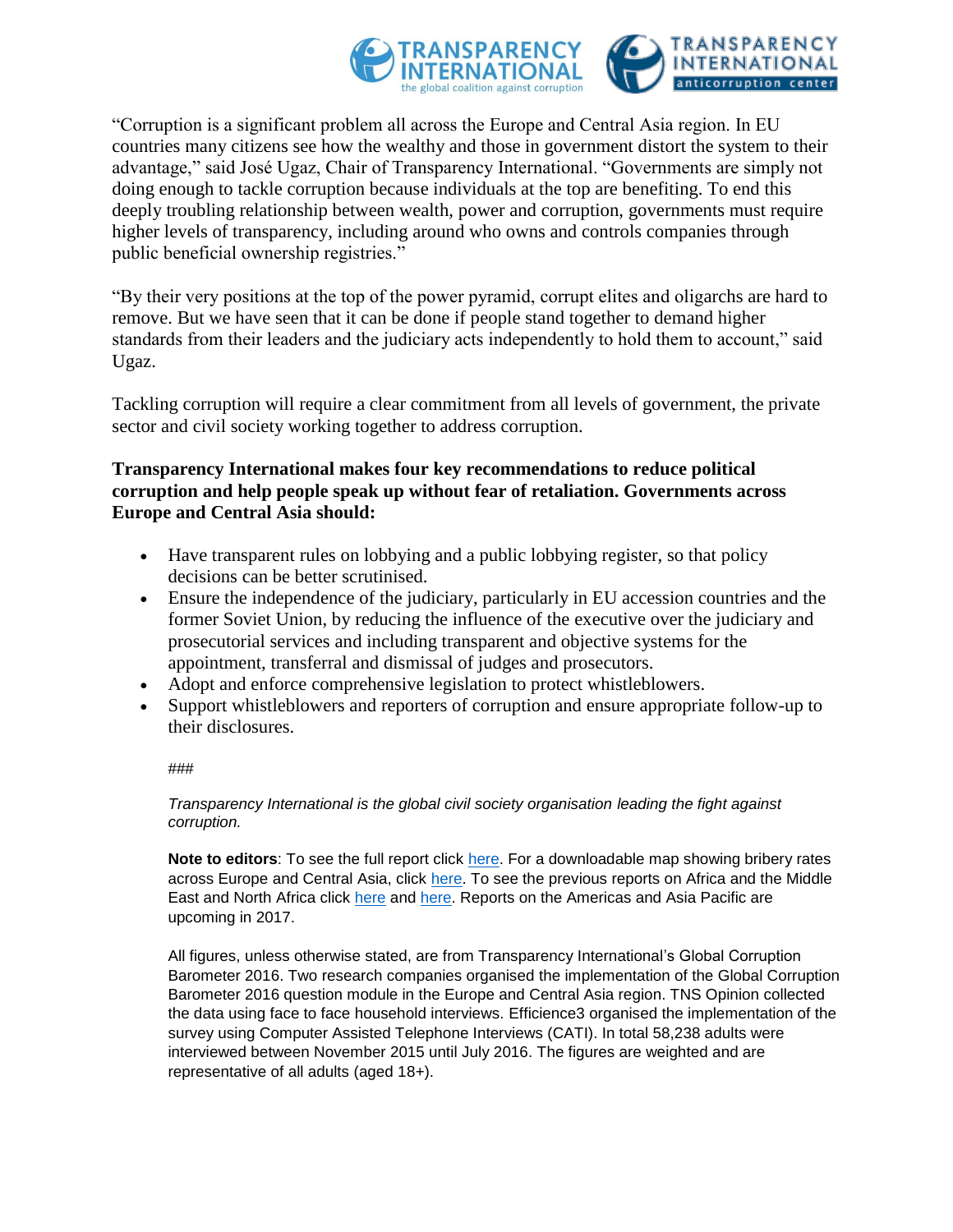

# **Global Corruption Barometer 2016 Survey in Armenia**

On behalf of Transparency International, the TNS Opinion research company carried out the GCB 2016 survey in Armenia from December 28, 2015 to May 2, 2016 (for more on GCB see the "Frequently asked questions" material at <u>www.transparency.am</u>). The sample size was 1,527 people (adults of 18 years and more age) and data were collected using face to face household interviews. Armenia is included in the GCB survey for the fourth time in sequence (the previous ones were on 2009, 2010 and 2013).

Most results on Armenia, most of the former Soviet republics and Turkey are summarized in the tables included in the package on GCB 2016 (see …). For more detail on GCB 2016 Europe and Central Asia report visit TI website at<http://www.transparency.org/whatwedo/publication/7493>

# *Major results of GCB 2016 for Armenia*

- The steps taken by the Armenian government to handle the fight against corruption are rated fairly well or very well only by 14% of the respondents (in 2013 it was 21%), whereas 65% of the respondents rated those steps as very badly od fairly badly (in 2013 it was 53%).
- The respondents think that the most number of representatives involved in corruption are those representing the governmental institutions (45% of the respondents perceive that all or most of them are involved in corruption), President and his staff (44%) and tax officials (43%).
- 66% of the respondents think that the wealthy in Armenia have too much influence and only 26% think that they have no influence or limited influence.
- However, similar to 2013 this time also the most alarming numbers for Armenia are those, which relate to the willingness of the people to get involved in the fight against corruption and perception of their role in that fight. In particular, 63% of the Armenian respondents (the same number, as in 2013) think that ordinary people do not make difference in the fight against corruption. This is the lowest number among NIS countries and the second lowest in the region (lower rate was reported from Czech Republic – 64% and the same 63% - in Hungary). 52% of the respondents in Armenia think that the ordinary person cannot do anything to help combat corruption. This is the highest number across the region among 42 countries. The picture was the same in 2013, though with even higher number. Finally, 67% of Armenian respondents (the same as in 2013) will not be obliged to report about corruption, even if he/she will witness the act of corruption. This also the worst result among all 42 surveyed countries of the region. Fear of reprisal is the most frequently stated reason (41%) for not reporting. It is interesting to mention that in 2013 the most frequently stated by Armenian respondents reason for not reporting corruption was "Nothing will be done" response (68% - the highest in the region).